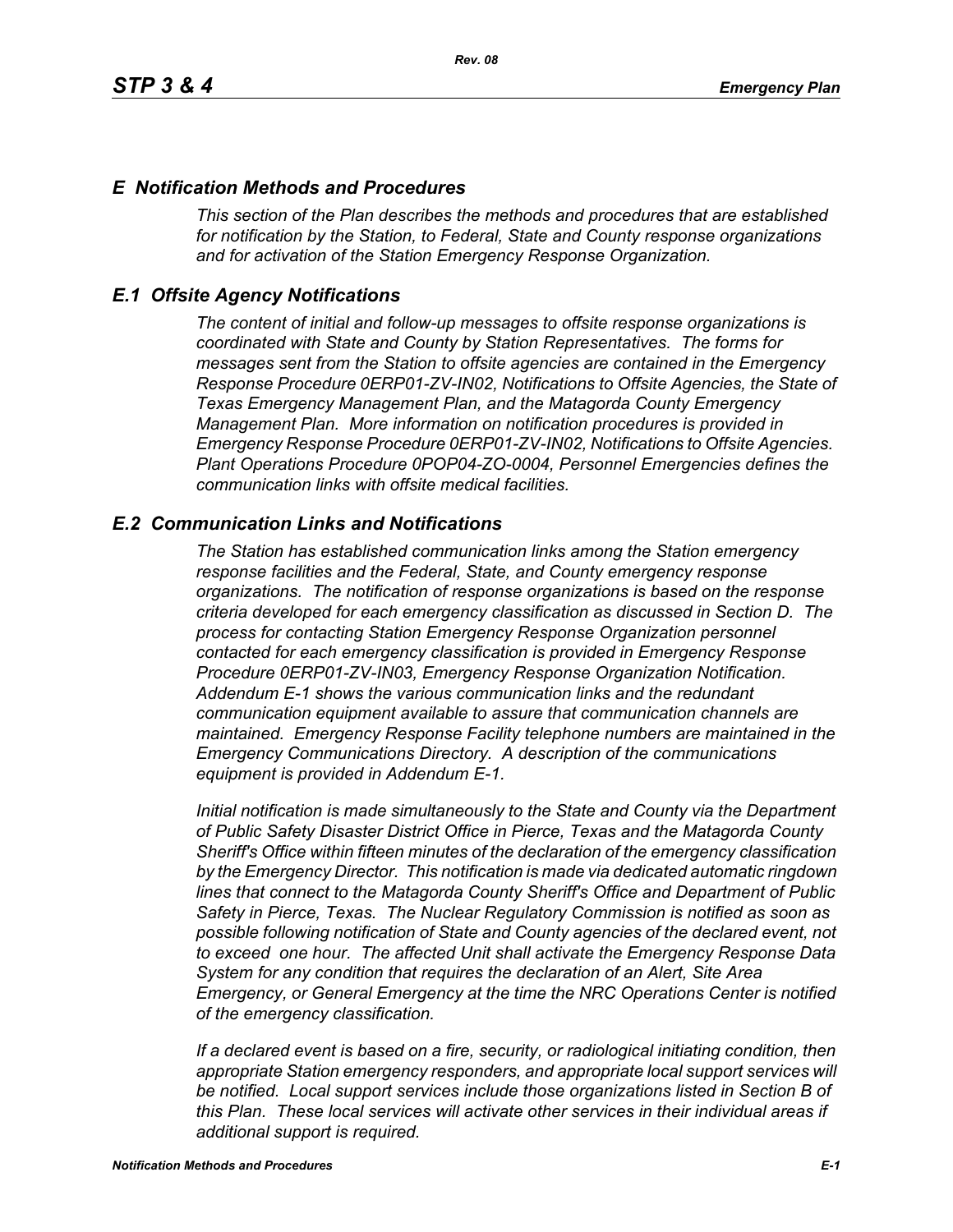# *E.2.1 Unusual Event*

*For an Unusual Event, emergency classification, the Shift Supervisor serving as Emergency Director, will initiate notifications in accordance with Emergency Response Procedure 0ERP01-ZV-IN02, Notifications to Offsite Agencies, and 0ERP01-ZV-IN03, Emergency Response Organization Notification. These procedures are prepared to meet the requirements of Code of Federal Regulations, Title 10, Part 20.2202 or 50.72.*

# *E.2.2 Alert*

*For an Alert emergency classification, the Emergency Director will initiate notifications in accordance with Emergency Response Procedure 0ERP01-ZV-IN02, Notifications to Offsite Agencies, and augment the onshift duty complement using 0ERP01-ZV-IN03, Emergency Response Organization Notification. The Station Emergency Response Organization will be notified and requested to report to their respective Emergency Response Facilities. The Operations Support Center and the Technical Support Center will be activated. The Emergency Operations Facility and Joint Information Center are staffed as a precautionary action, and may be activated at the discretion of the Emergency Director. Dose projection capability is provided in the Emergency Operations Facility at an Alert. Personnel in the Emergency Operations Facility act in a support role to the Technical Support Center. The purpose of this emergency classification is to provide early and prompt notification of minor events which could lead to more serious consequences given operator error or equipment*  failure, or which may be indicative of more serious conditions that are not yet fully *realized.*

# *E.2.3 Site Area Emergency*

*For a Site Area Emergency classification, the Emergency Director will initiate notifications in accordance with Emergency Response Procedure 0ERP01-ZV-IN02, Notifications to Offsite Agencies, and augment the activated ERO staff utilizing 0ERP01-ZV-IN03, Emergency Response Organization Notification. Members of the Station Emergency Response Organization are notified and requested to report to their respective emergency response facilities which are activated at the Site Area Emergency. The emergency classification reflects conditions where full mobilization of emergency personnel is indicated, as well as, the dispatch of Offsite Field Teams with associated communications.*

*The Department of State Health Services, shall establish communications with the Matagorda County Emergency Management Organization, the Texas Department of Public Safety, the Governor's Division of Emergency Management, and the Station.* 

*The Department of State Health Services, may activate its Radiological Response Organization and dispatch Radiological Response Teams to the site environs to perform radiological monitoring and environmental impact assessment. The Emergency Management Council is activated upon notification of the declared event by the Station. The Department of State Health Services may dispatch a mobile environmental analysis and sampling vehicle to the Staging Area at the Bay City Civic Center to assist the Radiological Response Teams.*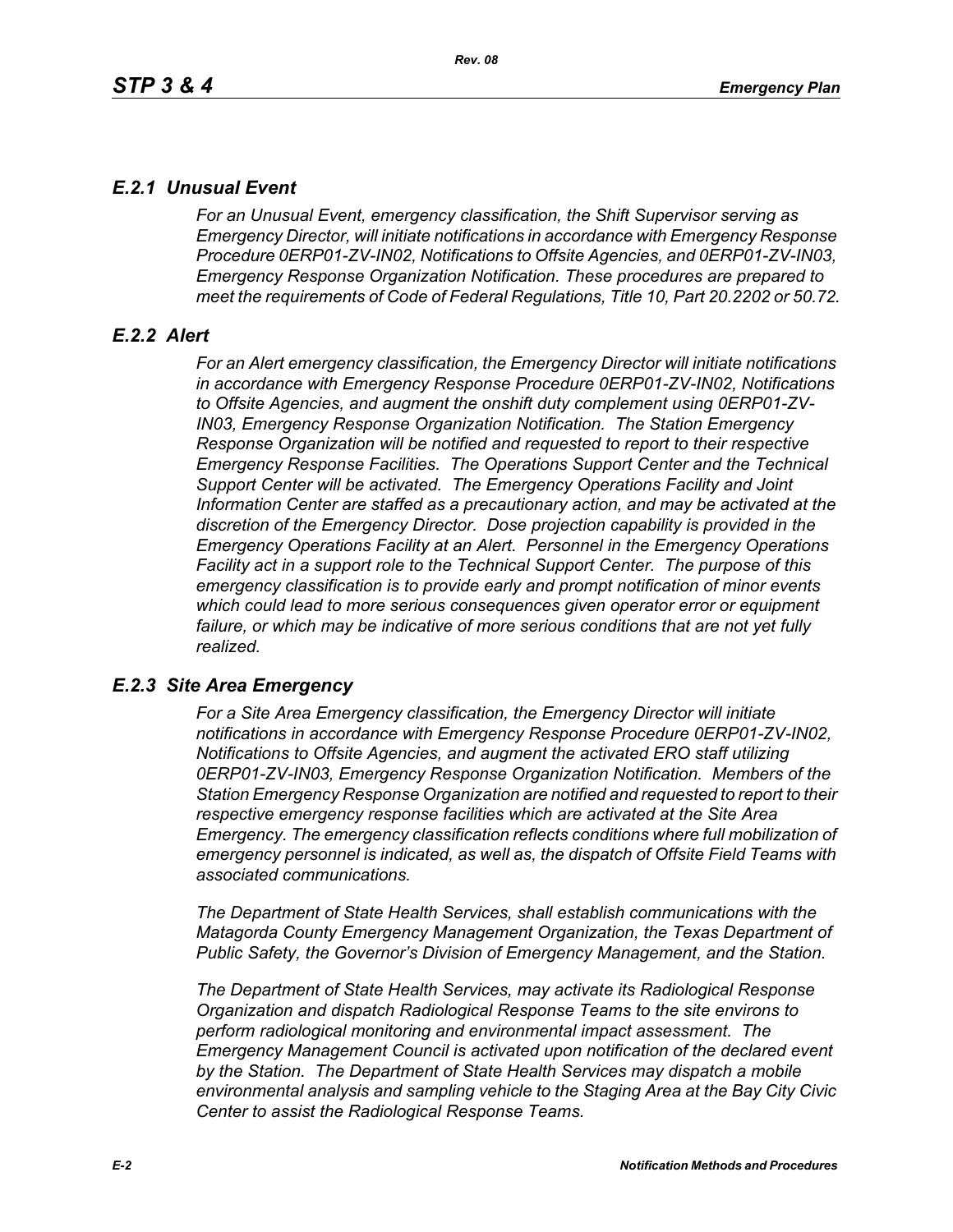# *E.2.4 General Emergency*

*For a General Emergency classification, the Emergency Director will initiate notifications in accordance with Emergency Response Procedure 0ERP01-ZV-IN02, Notifications to Offsite Agencies, and notify Emergency Response Organization personnel utilizing 0ERP01-ZV-IN03, Emergency Response Organization Notification. The entire Station Emergency Response Organization is notified and directed to report to their respective emergency response facilities. The emergency classification reflects conditions requiring immediate implementation of appropriate predetermined protective actions.*

*The Department of State Health Services, shall establish communications with the Matagorda County Emergency Management Organization, the Texas Department of Public Safety, the Governor's Division of Emergency Management, and the Station.*

*The Department of State Health Services, may activate its Radiological Response Organization and dispatch Radiological Response Teams to the site environs to perform radiological monitoring and environmental impact assessment. The Department of Public Safety may provide escort for the Department of State Health Services, Radiological Response Team personnel. The Emergency Management Council is activated upon notification of the declared event by the Station. The Department of State Health Services will dispatch a mobile environmental analysis and sampling vehicle to the Staging Area at the Bay City Civic Center to assist the Radiological Response Teams.*

### *E.3 Notification of the General Public*

*The general public (resident and transient population) will be notified of an Unusual Event through press releases, radio broadcasts, and other news media. The general public will be notified of Alert or higher declarations through news advisories and/or Emergency Alert System messages prepared by Matagorda County Emergency Management officials. During emergencies that may require the implementation of protective actions, the general public will be alerted by the Prompt Notification System, which consists of alert radios, warning sirens, and news advisories and/or Emergency Alert System messages. This system is designed to enable the County authorities to notify essentially all of the population within the Emergency Planning Zone within about fifteen minutes.* 

*Sirens are utilized to alert the more densely populated areas identified on Figure E-1. This system was designed considering the Federal Emergency Management Agency's Outdoor Warning System Guide (CPG-17), Federal Emergency Management Agency - Report-10, and the Nuclear Regulatory Commission's guidance presented in NUREG-0654/FEMA-REP-1, Rev. 1. All sirens have a single tone, two signal capability with a required signal duration of at least three minutes. The siren system is activated from the Matagorda County Sheriff's Office, or from the Station Emergency Operations Facility; individual sirens can be activated singularly at the individual siren location. The Station is responsible for the maintenance and routine testing of the siren system in accordance with NUREG 0654/Federal Emergency Management Agency Report-1 and the siren manufacturer's technical manual.*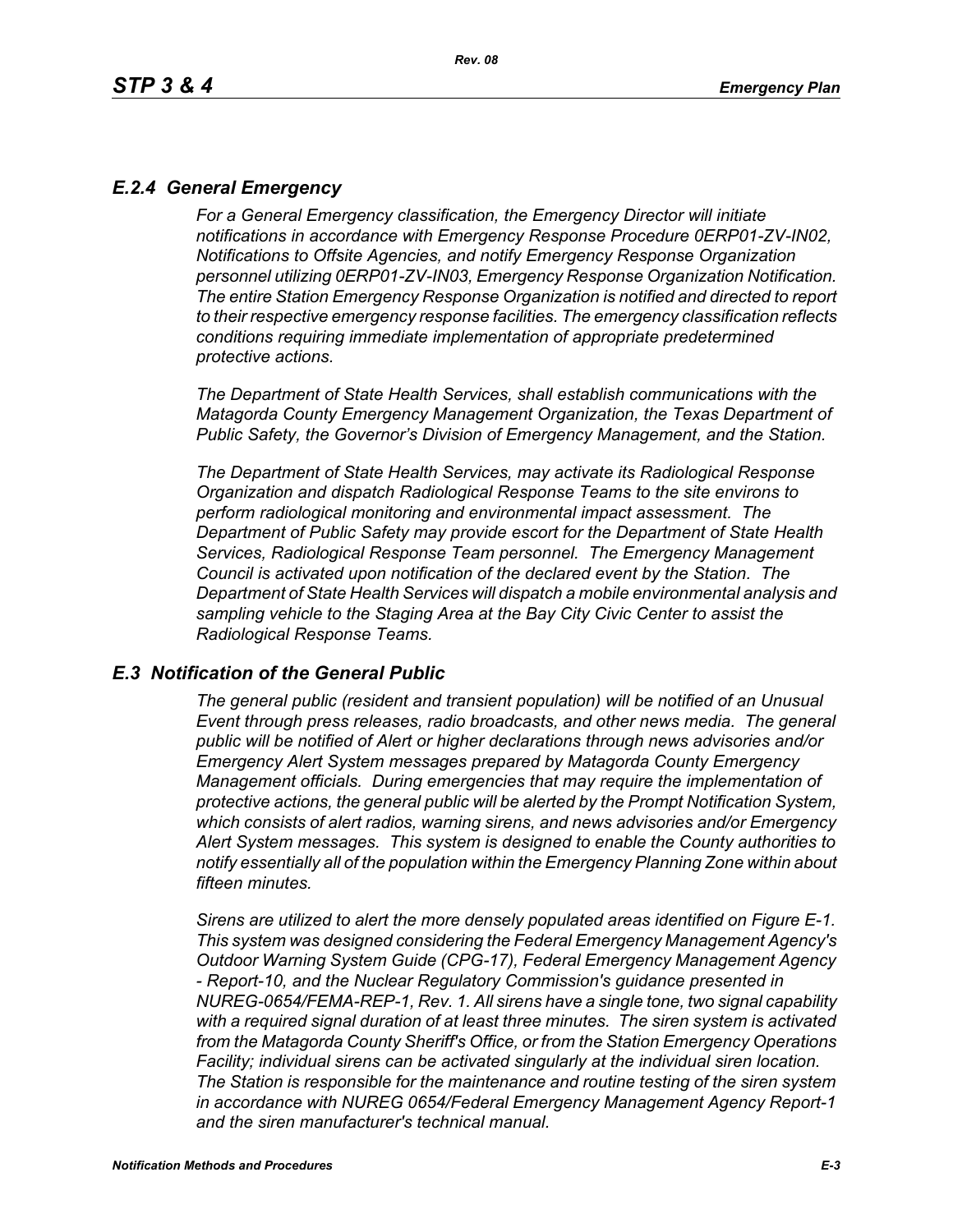*Deficiencies that are identified in the routine testing of the siren subsystem shall be corrected in an expedient manner not to exceed four months [10CFR50.54(s)(2)]. During this period of time, alternate notification methods shall be provided for residents within the siren's coverage, if the deficiency renders a siren out-of-service. This service is described in Matagorda County Emergency Management Plan Procedures.*

*The warning sirens and alert radios are activated by radio signal. The primary activation point is the Matagorda County Sheriff's Office. The sirens are activated by radio directly from the Sheriff's Office. The alert radios are activated by an Emergency Alert System signal from KMKS FM Radio Station in Bay City based on direction from Matagorda County Emergency Management officials. This service to the general public is provided 24 hours per day to accommodate day or night activation's. The secondary control point for the siren system is the Station Emergency Operations Facility. The siren system will be activated at the secondary control point only as directed by the Matagorda County Emergency Management officials and as approved by the Emergency Director.* 

*Reasonable efforts shall be made to provide alert radios to residences within the ten mile emergency planning zone that are outside the effective coverage area of the siren system, as well as to major businesses, recreational areas and schools within the ten mile emergency planning zone. The alert radios are tested on a regular basis with activation of the test signal for the Emergency Alert System. Radios have a battery backup provision in the event of power failure. Instructions for use accompany the radio package. Maintenance and documentation is the responsibility of the Station.* 

*The public receives instructions periodically that they are to tune to their local Emergency Alert System radio station, KMKS FM Radio, for emergency instructions whenever the sirens or alert radios are activated. The Emergency Alert Messages originate from Matagorda County officials.* 

### *E.4 Matagorda County Instructions to the Public*

*Matagorda County Emergency Management officials may use preformatted messages which give instructions to the public regarding specific protective actions to be taken by occupants of affected areas, if protective actions become necessary. Typical text for the messages are provided in the Matagorda County Emergency Management Plan Procedures. The Station has established notification methods and will provide information to Matagorda County that will allow officials of Matagorda County to make decisions on the appropriate public warning messages to be broadcast via the Emergency Alert System.*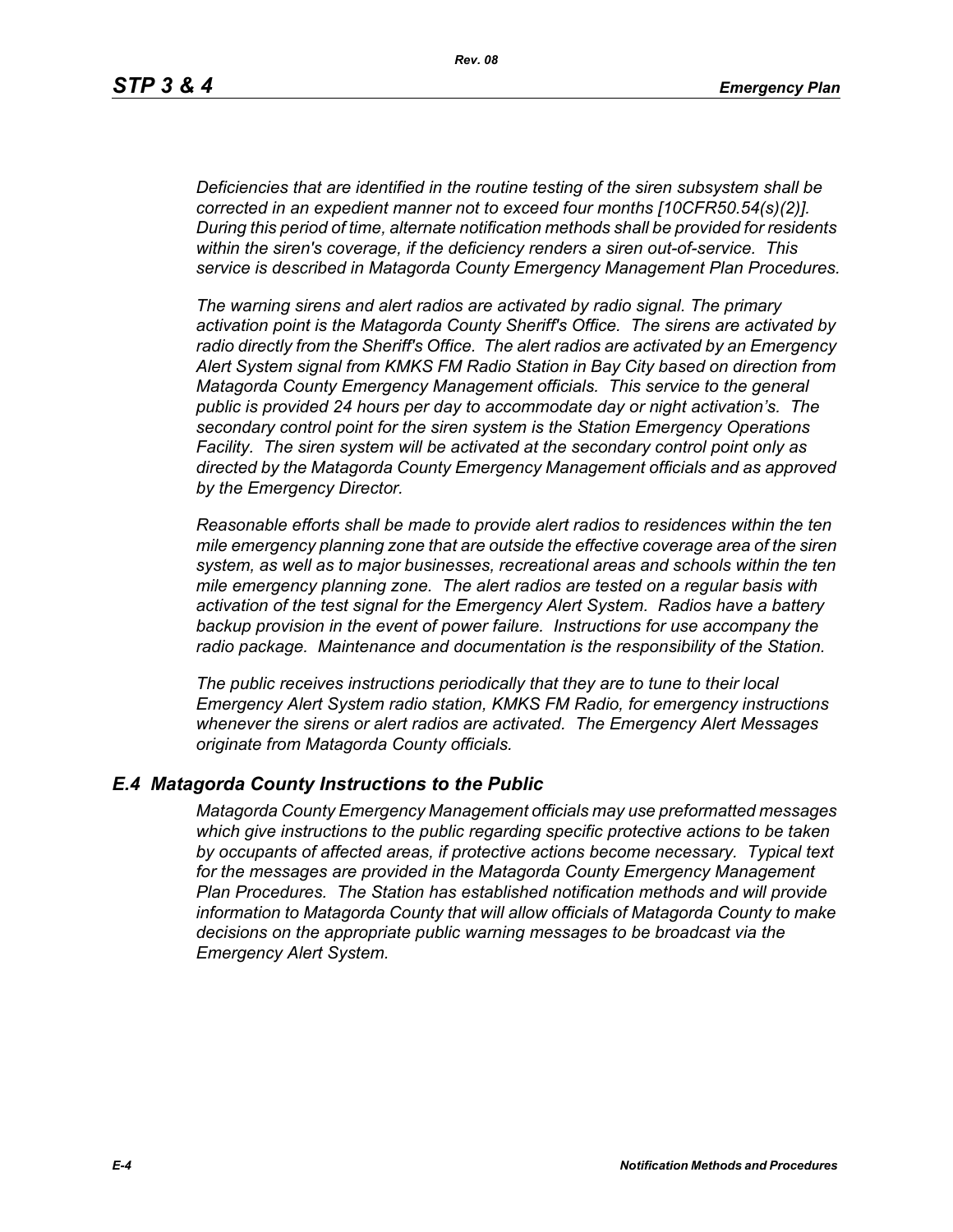# *Addendum E-1 Emergency Response Facilities Communications Page 1 of 3*

# *1.0 Function*

*The communications systems are designed to provide rapid and efficient communications required for operation and administration of the plant under all operating and emergency conditions. The diverse subsystems provided assure that adequate onsite and offsite communications are available to support orderly plant operation, shutdown, firefighting, and evacuation. In addition, attention is given to maintaining contact with the Matagorda County Sheriff's Office, the Department of Public Safety Disaster District in Pierce, Texas, and the Nuclear Regulatory Commission.*

## *2.0 Design Bases*

*The communications systems are not safety related and have no safety design bases. Failure of these systems shall not compromise any safety-related system nor require a plant shutdown.*

*The communications systems are designed to provide effective onsite and offsite communications. It allows operation and administration of the plant during all modes of operation.*

### *3.0 Description*

### *3.1 The following typical subsystems are provided:*

- *Telephone System*
- *Public Address (paging/alarm system)*
- *Maintenance Jack System*
- *Two-way Radio System*
- *Radio Paging System (beeper)*
- *Communications Console*
- *Satellite Telephone*
- *Emergency Notification & Response System (ENRS)*

## *3.1.1 Onsite Communications Systems*

#### *3.1.1.1 Telephone System*

*The telephone system is a Public Branch Exchange system that provides dial access to General Telephone Company of the Southwest in the Palacios central office, and microwave circuits to Bay City and Houston. The system has an independent, automatic starting and switching, backup power source. Additionally, dial*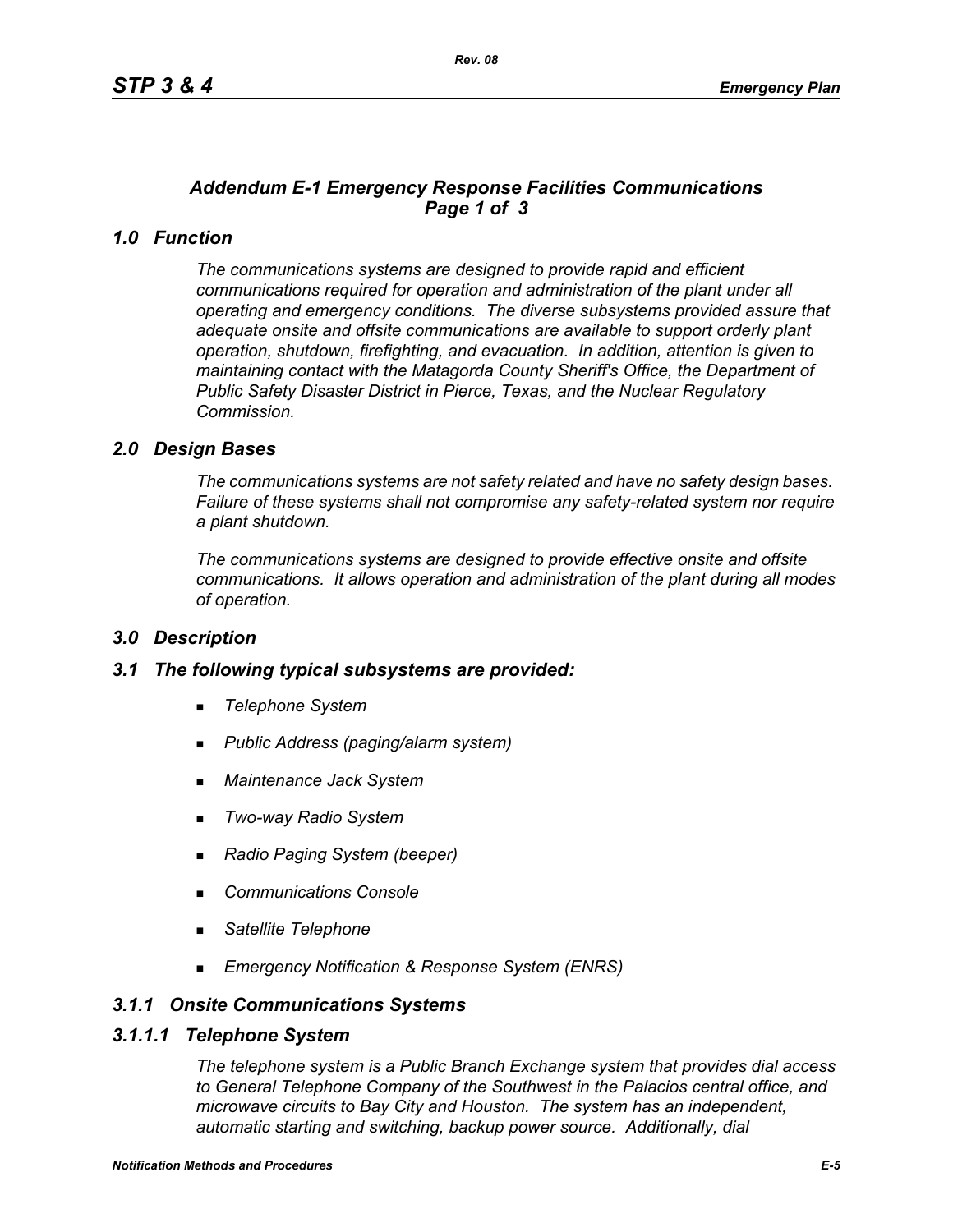# *Addendum E-1 Emergency Response Facilities Communications Page 2 of 3*

*access to the plant voice paging system, the radio paging system (beeper) and telecopiers is provided.*

# *3.1.1.2 Public Address (Paging/Alarm System)*

*The voice paging and alarm system is provided to transmit routine messages, and emergency signals, such as fire, plant evacuation, and radiation emergency alarms. Flashing lights are provided in high noise areas inside plant buildings.*

## *3.1.1.3 Maintenance Jack System*

*Telephone jack stations are provided throughout the plant for operating convenience during repair, operation, and maintenance of equipment required for safe shutdown.* 

*Two-Way Radio System Radio repeater base stations provide communication between control base stations, mobile units and hand-held portable radios within the plant area. Self-contained batteries power hand-held portables.* 

# *3.1.1.4 Radio Paging System (Beeper)*

*The radio paging system includes a fixed transmitter and receives only portable units. The pager system is a tone system that may be activated from plant telephones or from offsite touch-tone telephones.* 

### *3.1.1.5 Communications Consoles*

*The communications consoles provide plant operators with access to the telephone system, two-way radio channels, radio paging systems, and the public address systems. Plant emergency and fire alarm signals are activated from designated communications consoles.*

# *3.1.1.6 Emergency Notification & Response System (ENRS)*

*ENRS is an offsite automated computer operated system used for ERO pager activation and AutoDial Telephone notification of declared emergencies. This system maintains a redundant system in case of a primary system failure. A backup to the offsite automated computer system consists of activation of all STPNOC ERO pagers.*

# *3.1.2 Offsite Communications Systems*

*Access to the nationwide dial telephone network is through the local telephone exchange at Palacios, Texas. The exchange is owned and operated by General Telephone Company of the Southwest. The Center Point Energy microwave system also provides communication circuits into Houston. Offsite communication with the commercial telephone network is established via these circuits and can be accessed from both the Control Rooms, both Technical Support Centers, and the Emergency Operations Facility.*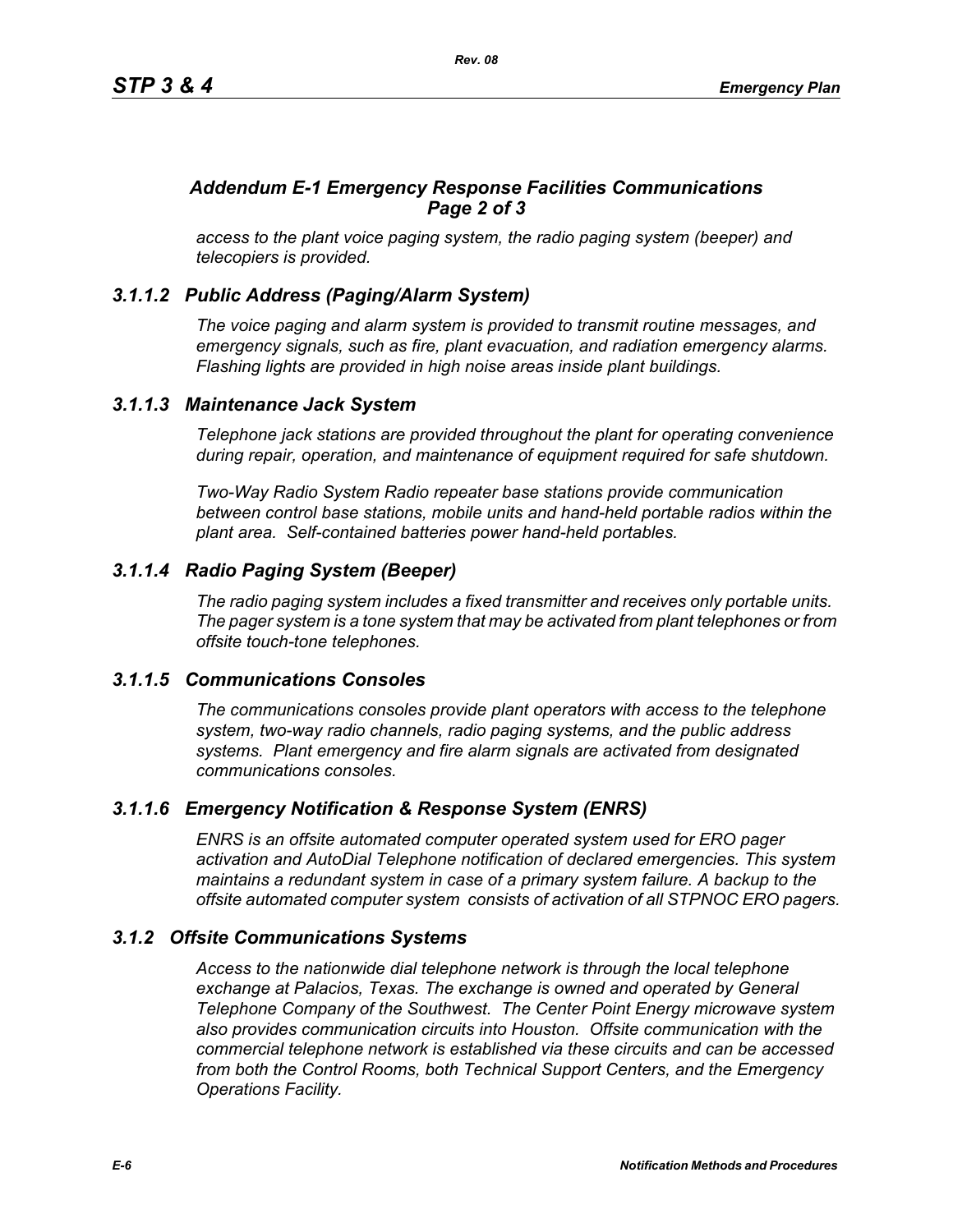## *Addendum E-1 Emergency Response Facilities Communications Page 3 of 3*

*Dedicated automatic ringdown lines allow immediate and direct contact with the Matagorda County Sheriff's Office and the Texas Department of Public Safety, Disaster District Sub 2C in Pierce.*

 *The Federal Telephone System (FTS) 2001 is a dedicated telephone system for establishing contact with the Nuclear Regulatory Commission Operations Center in Rockville, Maryland. This telephone circuit is also known as the Emergency Notification System.*

*The Health Physics Network, another Federal Telephone System (FTS) 2001 dedicated telephone system, is designed to provide communications with the NRC Health Physics Section and/or other nuclear power plants during a declared emergency or drill/exercise.*

*Special telephone service circuits allow immediate and direct contact with the STP Coordinator.*

*A satellite telephone is maintained in the Control Rooms. This telephone can be operated on Alternating Current or Direct Current power and provides worldwide access via satellite in case of a total loss of all telephone capability to the Station and/or surrounding area.*

### *3.2 Operation*

*The communications systems are designed to allow contact among plant personnel, and plant-to-offsite communications during normal and emergency conditions.Station procedure 0PGP05-ZV-0011, Emergency Communications, provides guidance regarding the operation of the Emergency Communication systems when responding to an emergency or drill/exercise. Station procedures 0PGP05-ZV-0002, Emergency Response Activities Schedule, and 0PGP07-ZA-0011, Communication Systems, provide details on the maintenance and testing requirements for the communication systems.*

### *3.3 Systems Interface*

*The telephone system provides interface between incoming telephone lines, the microwave system, plant voice paging system, radio-paging system, communications consoles and other associated equipment. The communications consoles interface with the telephone system, the radio system, and the plant voice paging system. Radio and telephone equipment used in the Technical Support Centers and Emergency Operations Facility are powered from separate non-Class 1E diesel generator-backed busses. Refer to Figure E-2, Typical Emergency Response Facilities Communications Pathway.*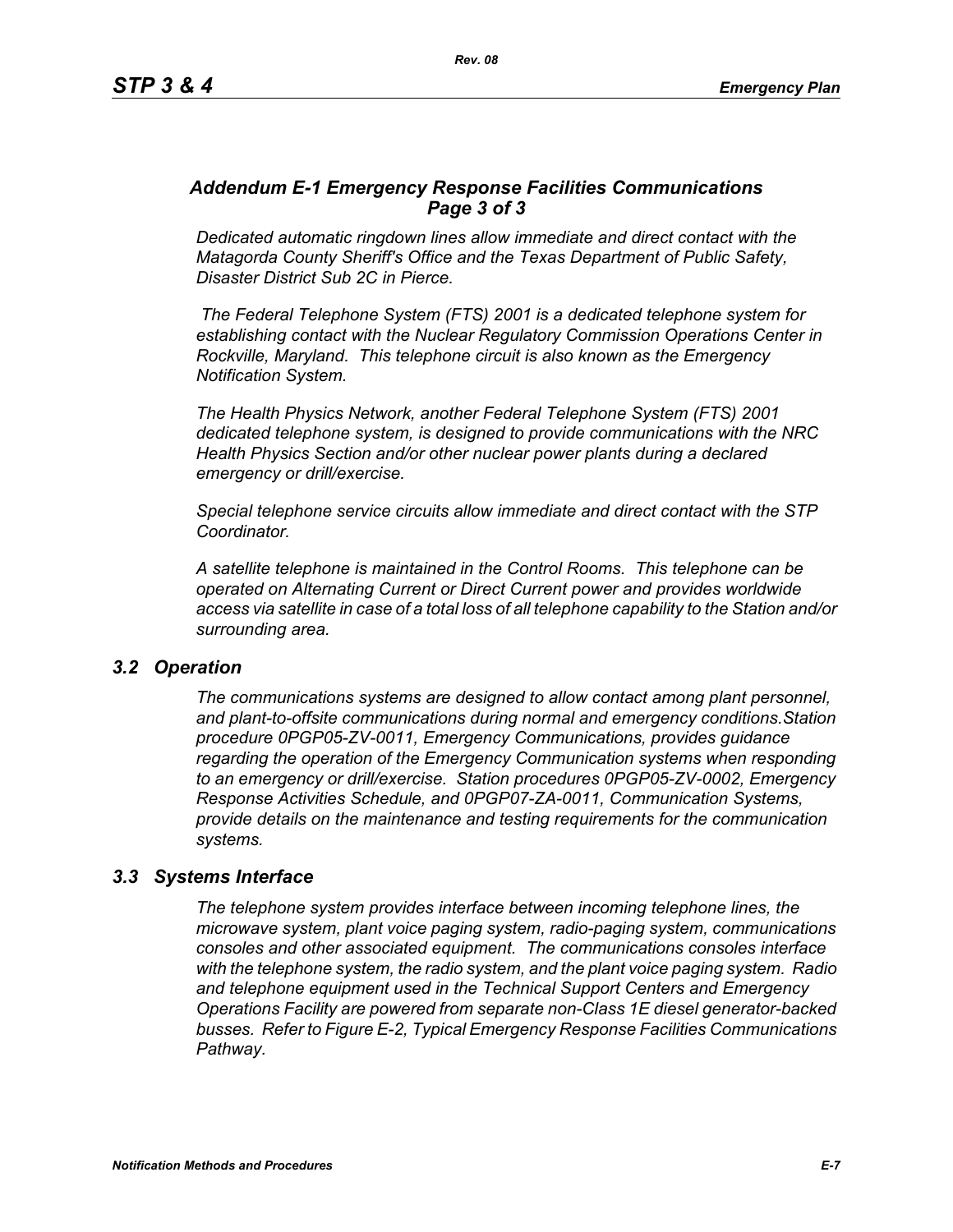

*Rev. 08*

*STP 3 & 4*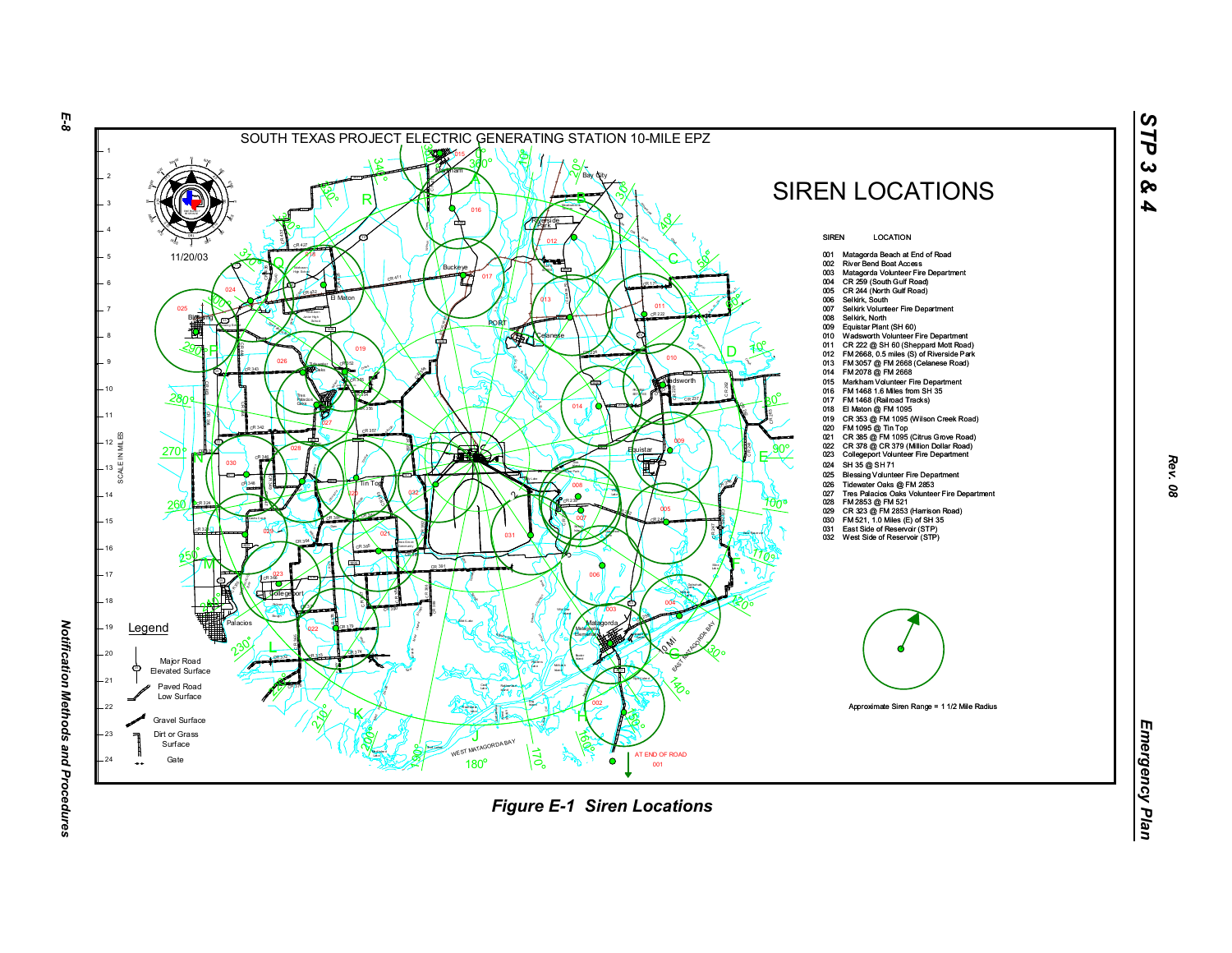

*Figure E-2 Typical Emergency Response Facilities Communications Pathway*